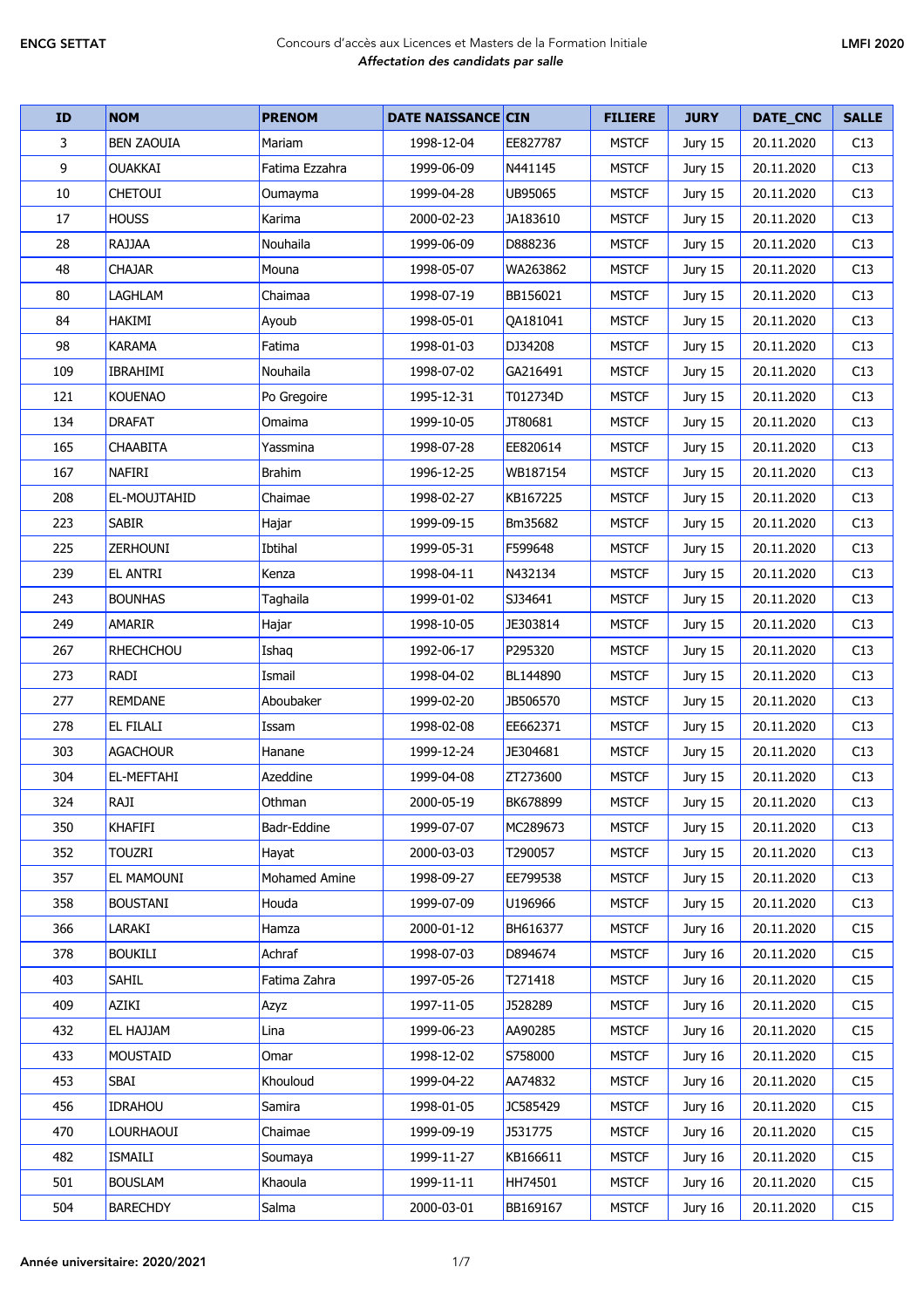| <b>ID</b> | <b>NOM</b>         | <b>PRENOM</b>  | <b>DATE NAISSANCE CIN</b> |          | <b>FILIERE</b> | <b>JURY</b> | DATE_CNC   | <b>SALLE</b> |
|-----------|--------------------|----------------|---------------------------|----------|----------------|-------------|------------|--------------|
| 513       | EL MANSOURI        | Amine          | 1998-06-09                | D892049  | <b>MSTCF</b>   | Jury 16     | 20.11.2020 | C15          |
| 521       | <b>MAATLAOUI</b>   | Marwa          | 1999-05-04                | D897492  | <b>MSTCF</b>   | Jury 16     | 20.11.2020 | C15          |
| 534       | <b>BOUA</b>        | Ayoub          | 1998-10-08                | J525404  | <b>MSTCF</b>   | Jury 16     | 20.11.2020 | C15          |
| 539       | <b>OULAMINE</b>    | Asmaa          | 1999-03-01                | BH624035 | <b>MSTCF</b>   | Jury 16     | 20.11.2020 | C15          |
| 554       | <b>MAHBOUB</b>     | Yassine        | 1999-10-09                | D894763  | <b>MSTCF</b>   | Jury 16     | 20.11.2020 | C15          |
| 556       | <b>CHAROUK</b>     | Fatima Ezzahra | 1999-10-19                | JY36576  | <b>MSTCF</b>   | Jury 16     | 20.11.2020 | C15          |
| 557       | YASSI              | Badreddine     | 1998-09-12                | AA74121  | <b>MSTCF</b>   | Jury 16     | 20.11.2020 | C15          |
| 563       | <b>CHBOUKI</b>     | Oumaima        | 1999-02-15                | QA182914 | <b>MSTCF</b>   | Jury 16     | 20.11.2020 | C15          |
| 587       | EZDI               | Kenza          | 1999-06-29                | N441327  | <b>MSTCF</b>   | Jury 16     | 20.11.2020 | C15          |
| 590       | <b>KHCHINAT</b>    | Hajar          | 1999-11-05                | BJ460989 | <b>MSTCF</b>   | Jury 16     | 20.11.2020 | C15          |
| 601       | <b>BELCHICH</b>    | Hayat          | 1998-12-24                | JY37390  | <b>MSTCF</b>   | Jury 16     | 20.11.2020 | C15          |
| 625       | <b>BAKHTAR</b>     | Fadwa          | 1999-05-02                | BB168435 | <b>MSTCF</b>   | Jury 16     | 20.11.2020 | C15          |
| 646       | <b>AKDIM</b>       | Ilham          | 1998-05-28                | JY34633  | <b>MSTCF</b>   | Jury 16     | 20.11.2020 | C15          |
| 660       | <b>RHANAM</b>      | Layla          | 1999-03-19                | M612359  | <b>MSTCF</b>   | Jury 16     | 20.11.2020 | C15          |
| 672       | <b>KABBALI</b>     | Oussama        | 1997-06-09                | OA178739 | <b>MSTCF</b>   | Jury 16     | 20.11.2020 | C15          |
| 679       | <b>BOUGHALEM</b>   | Ayyoub         | 1999-12-23                | M620476  | <b>MSTCF</b>   | Jury 16     | 20.11.2020 | C15          |
| 680       | EN-NIYARI          | Manal          | 2000-02-04                | D909935  | <b>MSTCF</b>   | Jury 16     | 20.11.2020 | C15          |
| 681       | EL AISSAOUI        | Yassine        | 1999-01-09                | MD13501  | <b>MSTCF</b>   | Jury 16     | 20.11.2020 | C15          |
| 686       | EL MAADANI         | Chayma         | 1999-09-12                | WA276643 | <b>MSTCF</b>   | Jury 16     | 20.11.2020 | C15          |
| 687       | BELOUASTANI        | Fatima-Ezzahra | 1998-07-29                | W425548  | <b>MSTCF</b>   | Jury 17     | 20.11.2020 | C17          |
| 699       | <b>LAAMOURI</b>    | Anas           | 1997-02-15                | AE138754 | <b>MSTCF</b>   | Jury 17     | 20.11.2020 | C17          |
| 710       | SOUINI             | Meryem         | 1996-08-12                | wa241719 | <b>MSTCF</b>   | Jury 17     | 20.11.2020 | C17          |
| 740       | BAZI               | Hajar          | 2000-03-03                | w429932  | <b>MSTCF</b>   | Jury 17     | 20.11.2020 | C17          |
| 751       | <b>ELKHIRFI</b>    | Hamza          | 1997-06-03                | EC41898  | <b>MSTCF</b>   | Jury 17     | 20.11.2020 | C17          |
| 768       | OUZZAL             | Soumia         | 1999-03-20                | N440181  | <b>MSTCF</b>   | Jury 17     | 20.11.2020 | C17          |
| 801       | <b>BOUBSSILA</b>   | Hajiba         | 1997-11-28                | ZT270644 | <b>MSTCF</b>   | Jury 17     | 20.11.2020 | C17          |
| 806       | <b>BOUCHLIF</b>    | Oumaima        | 1999-11-13                | BB173773 | <b>MSTCF</b>   | Jury 17     | 20.11.2020 | C17          |
| 809       | <b>MOUDOUBAH</b>   | Ikrame         | 1999-10-29                | BE911248 | <b>MSTCF</b>   | Jury 17     | 20.11.2020 | C17          |
| 827       | <b>EDDOUIF</b>     | Chaima         | 1998-08-03                | IC130836 | <b>MSTCF</b>   | Jury 17     | 20.11.2020 | C17          |
| 829       | EL BAKKAL          | El Mahdi       | 1999-07-04                | CD285969 | <b>MSTCF</b>   | Jury 17     | 20.11.2020 | C17          |
| 834       | TABII              | Nouhaila       | 1998-01-01                | MA141977 | <b>MSTCF</b>   | Jury 17     | 20.11.2020 | C17          |
| 835       | <b>DARKAOUI</b>    | Maryem         | 1998-09-14                | W421694  | <b>MSTCF</b>   | Jury 17     | 20.11.2020 | C17          |
| 839       | <b>CHAIBI</b>      | Sanae          | 1999-04-12                | D877042  | <b>MSTCF</b>   | Jury 17     | 20.11.2020 | C17          |
| 840       | SNOUSSI AMOURI     | Abdessamad     | 1997-12-23                | CD284530 | <b>MSTCF</b>   | Jury 17     | 20.11.2020 | C17          |
| 845       | EL MISSAOUI        | Khadija        | 1999-05-12                | MC284043 | <b>MSTCF</b>   | Jury 17     | 20.11.2020 | C17          |
| 859       | EL HILALI          | Mohamed        | 1998-10-07                | DO50528  | <b>MSTCF</b>   | Jury 17     | 20.11.2020 | C17          |
| 867       | AZILI              | Sara           | 1998-10-17                | ZG143683 | <b>MSTCF</b>   | Jury 17     | 20.11.2020 | C17          |
| 875       | RABBAH             | Naji           | 1999-03-29                | HA219434 | <b>MSTCF</b>   | Jury 17     | 20.11.2020 | C17          |
| 879       | MAATAOUI           | Hatim          | 1995-03-11                | D964527  | <b>MSTCF</b>   | Jury 17     | 20.11.2020 | C17          |
| 885       | <b>BEN SOLTANA</b> | Salah-Eddine   | 1996-04-27                | WA244973 | <b>MSTCF</b>   | Jury 17     | 20.11.2020 | C17          |
| 906       | <b>BOUZINE</b>     | Karima         | 1997-09-21                | F593711  | <b>MSTCF</b>   | Jury 17     | 20.11.2020 | C17          |
| 908       | <b>OUAHBI</b>      | Chaimaa        | 1998-03-26                | BE902309 | <b>MSTCF</b>   | Jury 17     | 20.11.2020 | C17          |
| 913       | ASSAMDI            | Issam          | 1997-05-04                | BB159991 | <b>MSTCF</b>   | Jury 17     | 20.11.2020 | C17          |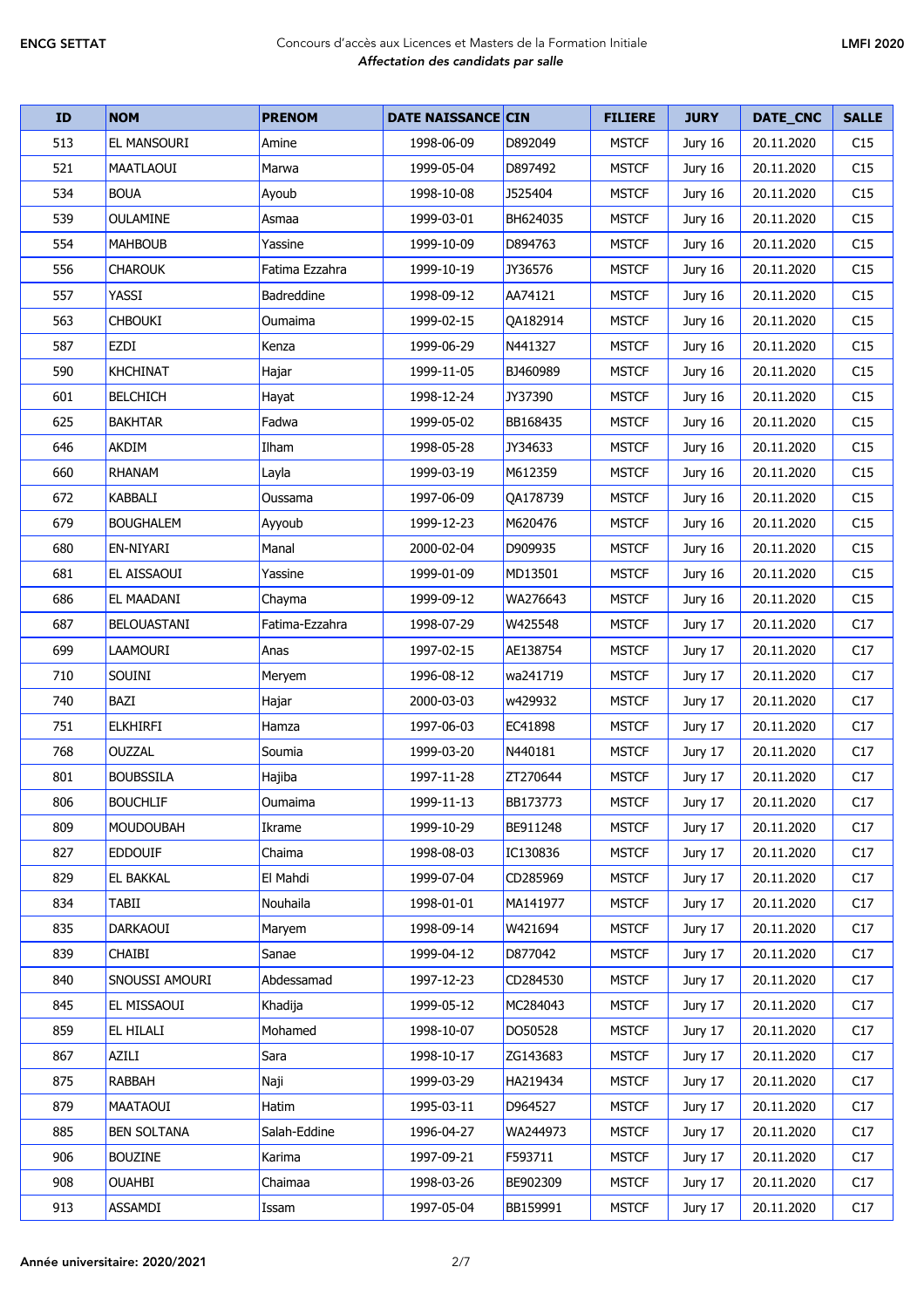| <b>ID</b> | <b>NOM</b>              | <b>PRENOM</b>  | <b>DATE NAISSANCE CIN</b> |          | <b>FILIERE</b> | <b>JURY</b>    | DATE_CNC   | <b>SALLE</b> |
|-----------|-------------------------|----------------|---------------------------|----------|----------------|----------------|------------|--------------|
| 921       | <b>FALIKI</b>           | Hasnae         | 1998-07-19                | GA215774 | <b>MSTCF</b>   | Jury 17        | 20.11.2020 | C17          |
| 930       | <b>EL OUARDI</b>        | Khaoula        | 1999-12-12                | EA215327 | <b>MSTCF</b>   | Jury 17        | 20.11.2020 | C17          |
| 936       | <b>HOIWIR</b>           | Ilyass         | 1999-05-23                | U197392  | <b>MSTCF</b>   | Jury 17        | 20.11.2020 | C17          |
| 938       | <b>BENMILOUD</b>        | Safae          | 1999-08-21                | HH73796  | <b>MSTCF</b>   | Jury 17        | 20.11.2020 | C17          |
| 968       | <b>ELKABDANI</b>        | Fatima-Ezzahra | 1999-02-04                | JH49760  | <b>MSTCF</b>   | Jury 17        | 20.11.2020 | C17          |
| 984       | <b>IBRAHIMI</b>         | Manal          | 1999-11-29                | BH624167 | <b>MSTCF</b>   | Jury 17        | 20.11.2020 | C17          |
| 989       | <b>DARISS</b>           | Boutaina       | 1998-07-24                | WA262108 | <b>MSTCF</b>   | Jury 17        | 20.11.2020 | C17          |
| 990       | <b>OUAKHIR</b>          | Kawtar         | 1998-12-21                | AA85130  | <b>MSTCF</b>   | JURY 18        | 23.11.2020 | C13          |
| 992       | EL KANZAOUI             | Khadija        | 1995-03-05                | AE221437 | <b>MSTCF</b>   | <b>JURY 18</b> | 23.11.2020 | C13          |
| 993       | <b>HAMZAOUI</b>         | Nouhaila       | 1999-08-11                | BM30790  | <b>MSTCF</b>   | <b>JURY 18</b> | 23.11.2020 | C13          |
| 995       | <b>OUSSI OMAR</b>       | Yassine        | 1999-12-03                | AD297148 | <b>MSTCF</b>   | <b>JURY 18</b> | 23.11.2020 | C13          |
| 1002      | <b>BOUFTINI</b>         | Salima         | 1998-06-18                | M604811  | <b>MSTCF</b>   | <b>JURY 18</b> | 23.11.2020 | C13          |
| 1012      | <b>ETTOUHRI</b>         | Meryem         | 1999-03-10                | JM72948  | <b>MSTCF</b>   | <b>JURY 18</b> | 23.11.2020 | C13          |
| 1013      | AMAM                    | Hala           | 1999-10-10                | GM214867 | <b>MSTCF</b>   | JURY 18        | 23.11.2020 | C13          |
| 1014      | ELHAMDI ALAOUI          | Mohamed        | 1999-10-20                | UD11393  | <b>MSTCF</b>   | <b>JURY 18</b> | 23.11.2020 | C13          |
| 1023      | <b>EL FILALI</b>        | Maryam         | 1996-02-24                | WA236442 | <b>MSTCF</b>   | JURY 18        | 23.11.2020 | C13          |
| 1026      | <b>ZADDOUK</b>          | Meryem         | 1995-10-05                | IB217805 | <b>MSTCF</b>   | <b>JURY 18</b> | 23.11.2020 | C13          |
| 1037      | <b>ALAOUI BELGHITI</b>  | Kenza          | 1997-02-13                | V340591  | <b>MSTCF</b>   | <b>JURY 18</b> | 23.11.2020 | C13          |
| 1058      | <b>MAAROUFI MELIANI</b> | Salma          | 1999-04-05                | BK669393 | <b>MSTCF</b>   | JURY 18        | 23.11.2020 | C13          |
| 1080      | <b>NAMMAT</b>           | Hajar          | 1998-09-09                | J520386  | <b>MSTCF</b>   | <b>JURY 18</b> | 23.11.2020 | C13          |
| 1086      | <b>EL KHAIRI</b>        | Wassima        | 1999-10-10                | LA177330 | <b>MSTCF</b>   | JURY 18        | 23.11.2020 | C13          |
| 1093      | <b>ESKALLI</b>          | Rhita          | 1999-10-05                | MD14463  | <b>MSTCF</b>   | <b>JURY 18</b> | 23.11.2020 | C13          |
| 1102      | <b>EL MOUATASSIM</b>    | Farah          | 1997-06-10                | PA157404 | <b>MSTCF</b>   | <b>JURY 18</b> | 23.11.2020 | C13          |
| 1161      | <b>MOUMEN</b>           | Hajar          | 1998-09-03                | XA129280 | <b>MSTCF</b>   | <b>JURY 18</b> | 23.11.2020 | C13          |
| 1170      | <b>HAIBI</b>            | Imane          | 1995-10-12                | HH165695 | <b>MSTCF</b>   | <b>JURY 18</b> | 23.11.2020 | C13          |
| 1176      | <b>AIT ELHAJ</b>        | Wijdane        | 1999-08-15                | P347041  | <b>MSTCF</b>   | JURY 18        | 23.11.2020 | C13          |
| 1178      | ED-DAOU                 | Souad          | 1998-10-09                | MC284826 | <b>MSTCF</b>   | <b>JURY 18</b> | 23.11.2020 | C13          |
| 1182      | <b>MABCHOUR</b>         | Saad           | 1998-05-20                | AD289039 | <b>MSTCF</b>   | <b>JURY 18</b> | 23.11.2020 | C13          |
| 1188      | <b>AOUAM</b>            | Jihane         | 1999-11-27                | J533844  | <b>MSTCF</b>   | <b>JURY 18</b> | 23.11.2020 | C13          |
| 1189      | <b>KEDDANI</b>          | Souhaila       | 1999-08-31                | FA172222 | <b>MSTCF</b>   | JURY 18        | 23.11.2020 | C13          |
| 1213      | KHEREDDINE              | Brahim         | 1998-12-20                | MC277198 | <b>MSTCF</b>   | <b>JURY 18</b> | 23.11.2020 | C13          |
| 1226      | <b>JADDA</b>            | Nassima        | 2000-03-05                | BB176025 | <b>MSTCF</b>   | JURY 18        | 23.11.2020 | C13          |
| 1229      | <b>CHAOUI</b>           | Hind           | 1999-06-04                | AE265307 | <b>MSTCF</b>   | <b>JURY 18</b> | 23.11.2020 | C13          |
| 1259      | <b>MOUFID</b>           | Kawtar         | 1999-11-09                | AA 86256 | <b>MSTCF</b>   | JURY 18        | 23.11.2020 | C13          |
| 1312      | <b>OUFKIR</b>           | Youness        | 1999-10-15                | BJ454072 | <b>MSTCF</b>   | <b>JURY 18</b> | 23.11.2020 | C13          |
| 1321      | <b>BOUAOUID</b>         | Mohamed        | 2000-02-14                | W 430609 | <b>MSTCF</b>   | <b>JURY 18</b> | 23.11.2020 | C13          |
| 1324      | <b>NAIT MBARK</b>       | Kaltouma       | 1999-11-15                | BB176946 | <b>MSTCF</b>   | <b>JURY 18</b> | 23.11.2020 | C13          |
| 1347      | NASSIRI                 | Mariam         | 1998-02-20                | EE820289 | <b>MSTCF</b>   | <b>JURY 18</b> | 23.11.2020 | C13          |
| 1351      | <b>LAACHRATE</b>        | Nada           | 2000-02-29                | JC591076 | <b>MSTCF</b>   | <b>JURY 19</b> | 23.11.2020 | C15          |
| 1356      | <b>ELKAYAS</b>          | Hined          | 1998-11-10                | .HH22863 | <b>MSTCF</b>   | <b>JURY 19</b> | 23.11.2020 | C15          |
| 1371      | <b>SABIR</b>            | Khadija        | 1992-06-03                | A 445057 | <b>MSTCF</b>   | <b>JURY 19</b> | 23.11.2020 | C15          |
| 1372      | EL ATTAR                | Boutaina       | 1999-07-28                | AE279262 | <b>MSTCF</b>   | <b>JURY 19</b> | 23.11.2020 | C15          |
| 1376      | <b>ELFOUH</b>           | Abdessamad     | 1996-03-01                | D966946  | <b>MSTCF</b>   | <b>JURY 19</b> | 23.11.2020 | C15          |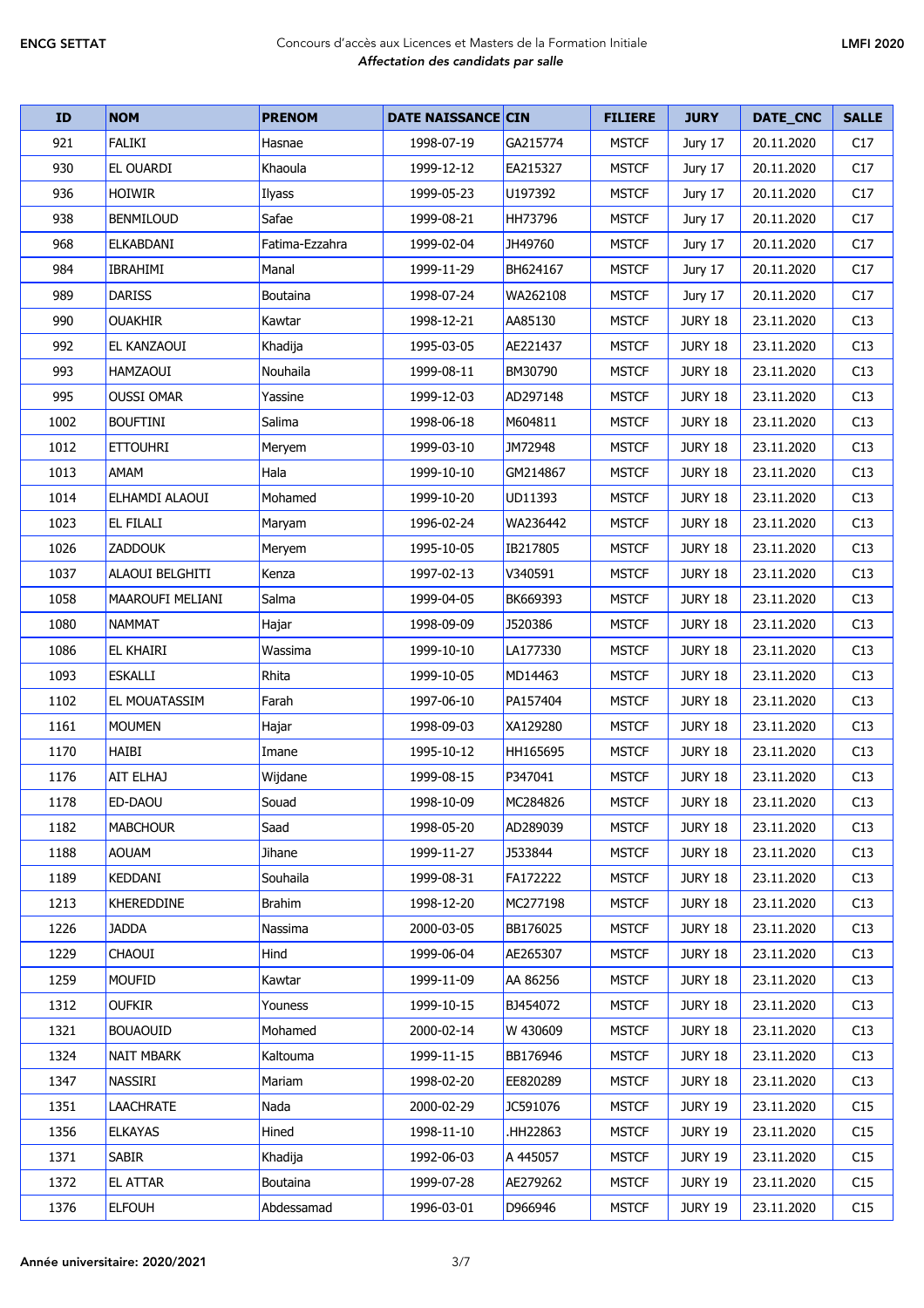| <b>ID</b> | <b>NOM</b>        | <b>PRENOM</b>      | <b>DATE NAISSANCE CIN</b> |           | <b>FILIERE</b> | <b>JURY</b>    | DATE_CNC   | <b>SALLE</b> |
|-----------|-------------------|--------------------|---------------------------|-----------|----------------|----------------|------------|--------------|
| 1385      | <b>RAHBIB</b>     | Selma              | 1999-08-29                | Q338628   | <b>MSTCF</b>   | <b>JURY 19</b> | 23.11.2020 | C15          |
| 1391      | <b>HARDOUN</b>    | Moad               | 2020-02-26                | JC587941  | <b>MSTCF</b>   | <b>JURY 19</b> | 23.11.2020 | C15          |
| 1413      | EL ASRAOUI        | Hind               | 1999-04-23                | AD295888  | <b>MSTCF</b>   | <b>JURY 19</b> | 23.11.2020 | C15          |
| 1423      | <b>BOUAICHE</b>   | Zineb              | 1999-09-11                | CD673034  | <b>MSTCF</b>   | <b>JURY 19</b> | 23.11.2020 | C15          |
| 1431      | <b>BENCHOUK</b>   | Amina              | 1998-05-29                | EE 637849 | <b>MSTCF</b>   | <b>JURY 19</b> | 23.11.2020 | C15          |
| 1460      | <b>BAICHOU</b>    | Ilham              | 1997-04-10                | EE791062  | <b>MSTCF</b>   | <b>JURY 19</b> | 23.11.2020 | C15          |
| 1490      | WAHIANA           | Hajar              | 1999-07-18                | WA272701  | <b>MSTCF</b>   | <b>JURY 19</b> | 23.11.2020 | C15          |
| 1508      | MAHDAOUI          | Anass              | 1997-10-05                | U192200   | <b>MSTCF</b>   | <b>JURY 19</b> | 23.11.2020 | C15          |
| 1522      | SGHAIR            | Khadija            | 1999-05-17                | BJ451152  | <b>MSTCF</b>   | <b>JURY 19</b> | 23.11.2020 | C15          |
| 1542      | HAMDAOUI          | Wissal             | 1999-08-14                | F644263   | <b>MSTCF</b>   | <b>JURY 19</b> | 23.11.2020 | C15          |
| 1549      | SOUALEM           | Hayat              | 1999-09-12                | AD291014  | <b>MSTCF</b>   | <b>JURY 19</b> | 23.11.2020 | C15          |
| 1575      | <b>BOULJAOUI</b>  | Najima             | 1998-07-30                | DO51836   | <b>MSTCF</b>   | <b>JURY 19</b> | 23.11.2020 | C15          |
| 1585      | MASSADI           | Hoda               | 1998-09-03                | IC132449  | <b>MSTCF</b>   | <b>JURY 19</b> | 23.11.2020 | C15          |
| 1593      | <b>OUDRHOUGH</b>  | Youness            | 1998-01-03                | BH612456  | <b>MSTCF</b>   | <b>JURY 19</b> | 23.11.2020 | C15          |
| 1600      | <b>EL ASRY</b>    | Kenza              | 1998-08-18                | CD515274  | <b>MSTCF</b>   | <b>JURY 19</b> | 23.11.2020 | C15          |
| 1604      | TIHBAKI           | Khadija            | 1999-04-14                | T287779   | <b>MSTCF</b>   | <b>JURY 19</b> | 23.11.2020 | C15          |
| 1650      | <b>RAFAI</b>      | Nourelhoda         | 1998-04-05                | F642477   | <b>MSTCF</b>   | <b>JURY 19</b> | 23.11.2020 | C15          |
| 1656      | ARAGRAG           | Omaima             | 1998-02-15                | JA180643  | <b>MSTCF</b>   | <b>JURY 19</b> | 23.11.2020 | C15          |
| 1679      | <b>BOUJNANE</b>   | Hama               | 1999-09-05                | D879522   | <b>MSTCF</b>   | <b>JURY 19</b> | 23.11.2020 | C15          |
| 1750      | MA-ELAININE       | Chaimae            | 1998-12-07                | J532102   | <b>MSTCF</b>   | <b>JURY 19</b> | 23.11.2020 | C15          |
| 1752      | KADDAOUI          | Nada               | 1998-07-06                | J490618   | <b>MSTCF</b>   | <b>JURY 19</b> | 23.11.2020 | C15          |
| 1756      | <b>BOUTTYA</b>    | Zakaria            | 1998-09-15                | Y461581   | <b>MSTCF</b>   | <b>JURY 19</b> | 23.11.2020 | C15          |
| 1762      | <b>OURICH</b>     | Zakaria            | 1999-12-10                | EE860531  | <b>MSTCF</b>   | <b>JURY 19</b> | 23.11.2020 | C15          |
| 1773      | EL HAJJAJI        | Nouhaila           | 1999-12-23                | ZT266234  | <b>MSTCF</b>   | <b>JURY 19</b> | 23.11.2020 | C15          |
| 1776      | TLEMCANI LOGHMARI | Mouna              | 1999-12-06                | BJ456731  | <b>MSTCF</b>   | <b>JURY 19</b> | 23.11.2020 | C15          |
| 1783      | <b>BACHA</b>      | Anass              | 1998-07-14                | BJ442652  | <b>MSTCF</b>   | <b>JURY 19</b> | 23.11.2020 | C15          |
| 1799      | <b>MOUNTASSAR</b> | Chadia             | 1998-07-06                | BK672411  | <b>MSTCF</b>   | <b>JURY 20</b> | 23.11.2020 | C17          |
| 1801      | <b>JAABOUBI</b>   | Abdelmounaim       | 1998-03-05                | UC153979  | <b>MSTCF</b>   | <b>JURY 20</b> | 23.11.2020 | C17          |
| 1807      | IZIKA             | Hala               | 1998-08-19                | HH173685  | <b>MSTCF</b>   | <b>JURY 20</b> | 23.11.2020 | C17          |
| 1818      | AFQIR             | <b>Nisrine</b>     | 1999-11-18                | CN36378   | <b>MSTCF</b>   | <b>JURY 20</b> | 23.11.2020 | C17          |
| 1819      | EL KARKOURI       | <b>Badr Eddine</b> | 1998-04-22                | CD693217  | <b>MSTCF</b>   | <b>JURY 20</b> | 23.11.2020 | C17          |
| 1827      | RAHHALI           | Ibtihale           | 1999-12-18                | D891585   | <b>MSTCF</b>   | <b>JURY 20</b> | 23.11.2020 | C17          |
| 1842      | <b>CHHAIBY</b>    | Oussama            | 1999-10-16                | T292964   | <b>MSTCF</b>   | <b>JURY 20</b> | 23.11.2020 | C17          |
| 1883      | <b>FTICH</b>      | Soufian            | 1999-09-05                | GK150478  | <b>MSTCF</b>   | <b>JURY 20</b> | 23.11.2020 | C17          |
| 1900      | <b>BAQALLA</b>    | Mohammed           | 1998-12-20                | N435943   | <b>MSTCF</b>   | <b>JURY 20</b> | 23.11.2020 | C17          |
| 1908      | <b>KAMRI</b>      | Meryeme            | 1999-04-03                | EA220262  | <b>MSTCF</b>   | <b>JURY 20</b> | 23.11.2020 | C17          |
| 1980      | <b>KAANOUNE</b>   | Sahar              | 1998-01-05                | BH610042  | <b>MSTCF</b>   | <b>JURY 20</b> | 23.11.2020 | C17          |
| 1985      | LAKRIFA           | Youssra            | 2000-02-25                | GA218068  | <b>MSTCF</b>   | <b>JURY 20</b> | 23.11.2020 | C17          |
| 2014      | <b>REJJAOUI</b>   | Rania              | 1999-10-24                | M618282   | <b>MSTCF</b>   | <b>JURY 20</b> | 23.11.2020 | C17          |
| 2022      | <b>ROCHDI</b>     | Khadija            | 1999-12-04                | MA145885  | <b>MSTCF</b>   | <b>JURY 20</b> | 23.11.2020 | C17          |
| 2024      | <b>RIDOUANI</b>   | Asmaa              | 1999-02-22                | M614049   | <b>MSTCF</b>   | <b>JURY 20</b> | 23.11.2020 | C17          |
| 2027      | <b>REDOUANE</b>   | Layla              | 1999-04-23                | M612143   | <b>MSTCF</b>   | <b>JURY 20</b> | 23.11.2020 | C17          |
| 2036      | <b>ACHOUR</b>     | Aymen              | 1998-11-09                | M611768   | <b>MSTCF</b>   | <b>JURY 20</b> | 23.11.2020 | C17          |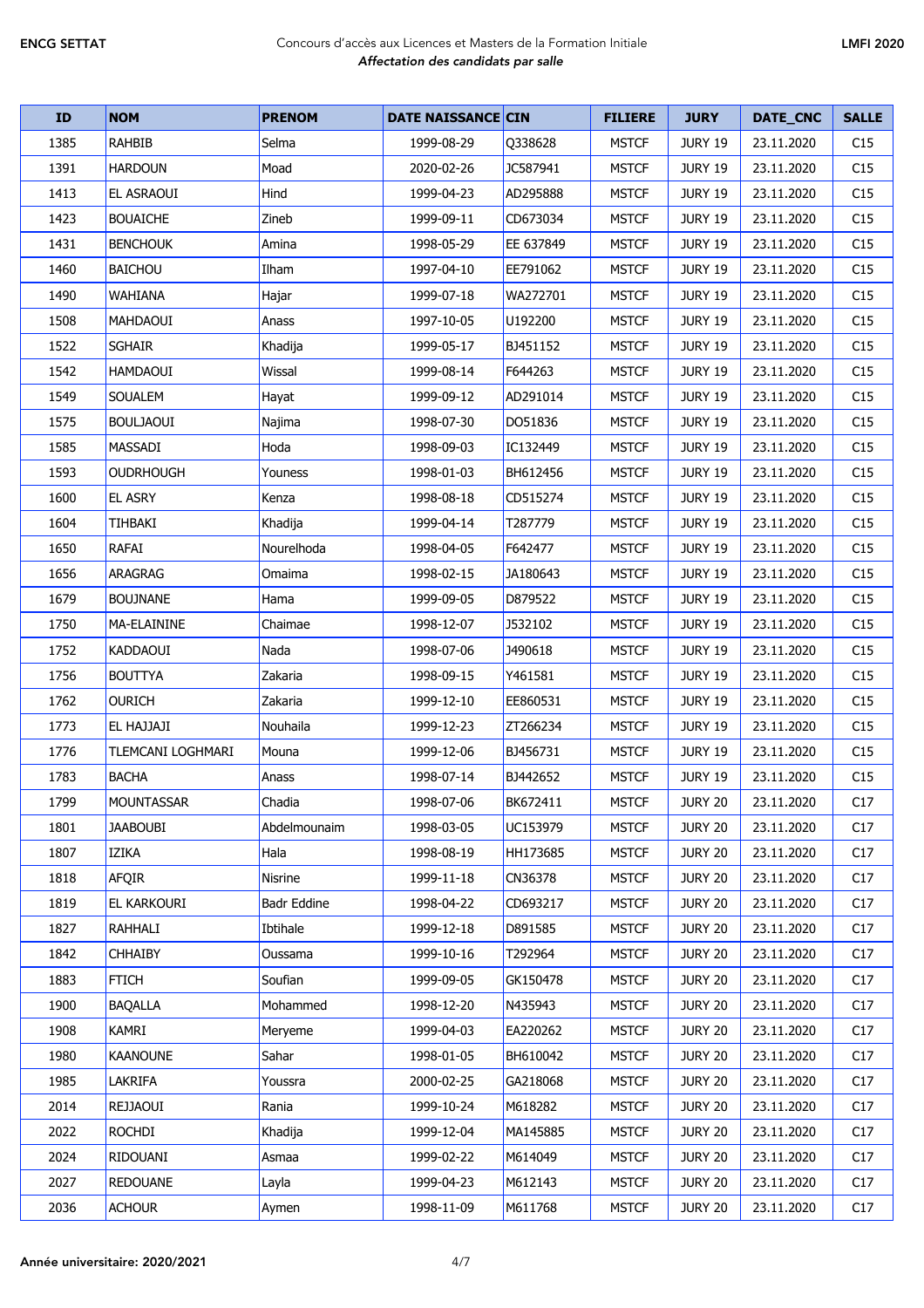| ID   | <b>NOM</b>           | <b>PRENOM</b> | <b>DATE NAISSANCE CIN</b> |           | <b>FILIERE</b> | <b>JURY</b>    | DATE_CNC   | <b>SALLE</b> |
|------|----------------------|---------------|---------------------------|-----------|----------------|----------------|------------|--------------|
| 2064 | <b>SAFSAF</b>        | Hadil         | 1999-05-06                | D896994   | <b>MSTCF</b>   | <b>JURY 20</b> | 23.11.2020 | C17          |
| 2067 | <b>BARBOUCH</b>      | Mohamed       | 1997-07-14                | U190473   | <b>MSTCF</b>   | <b>JURY 20</b> | 23.11.2020 | C17          |
| 2081 | <b>TOUTOUCH</b>      | Fatimaezzahra | 1999-01-23                | JH53712   | <b>MSTCF</b>   | <b>JURY 20</b> | 23.11.2020 | C17          |
| 2082 | <b>IDKOUKOU</b>      | Halima        | 1999-01-17                | JH52532   | <b>MSTCF</b>   | <b>JURY 20</b> | 23.11.2020 | C17          |
| 2097 | <b>HAMMA</b>         | Chaimaa       | 1998-12-27                | BK679135  | <b>MSTCF</b>   | <b>JURY 20</b> | 23.11.2020 | C17          |
| 2099 | <b>BOUFALAH</b>      | Chaimaa       | 1999-12-06                | BK684355  | <b>MSTCF</b>   | <b>JURY 20</b> | 23.11.2020 | C17          |
| 2109 | <b>ARAICHA</b>       | Mohammed      | 1998-05-24                | M587401   | <b>MSTCF</b>   | <b>JURY 20</b> | 23.11.2020 | C17          |
| 2112 | <b>BOUADDI</b>       | Sana          | 1998-12-30                | JT79336   | <b>MSTCF</b>   | <b>JURY 20</b> | 23.11.2020 | C17          |
| 2120 | <b>MOUNTASSER</b>    | Manal         | 1998-12-12                | W417453   | <b>MSTCF</b>   | <b>JURY 20</b> | 23.11.2020 | C17          |
| 2138 | <b>ABDENNOUR</b>     | Ayoub         | 2000-04-20                | T300362   | <b>MSTCF</b>   | <b>JURY 20</b> | 23.11.2020 | C17          |
| 2145 | <b>JOBRANE</b>       | Yahya         | 1999-09-06                | W 433891  | <b>MSTCF</b>   | <b>JURY 20</b> | 23.11.2020 | C17          |
| 2165 | <b>BOUJEDDAINE</b>   | Abdelilah     | 1997-10-15                | I727612   | <b>MSTCF</b>   | <b>JURY 20</b> | 23.11.2020 | C17          |
| 2224 | <b>IMLAAM</b>        | Maryam        | 1999-01-17                | BJ456484  | <b>MSTCF</b>   | <b>JURY 20</b> | 23.11.2020 | C17          |
| 2225 | <b>HALAINOU</b>      | Mouna         | 2000-05-02                | BJ458173  | <b>MSTCF</b>   | <b>JURY 20</b> | 23.11.2020 | C17          |
| 2257 | <b>SOUIHLA</b>       | Anas          | 1999-02-18                | JY37687   | <b>MSTCF</b>   | <b>JURY 21</b> | 24.11.2021 | C13          |
| 2269 | AIT EL MAHJOUB       | Ikram         | 1998-07-08                | BK659048  | <b>MSTCF</b>   | <b>JURY 21</b> | 24.11.2021 | C13          |
| 2276 | LAHMAM               | Hamza         | 1997-02-18                | CB298967  | <b>MSTCF</b>   | <b>JURY 21</b> | 24.11.2021 | C13          |
| 2277 | TOUMI                | Loubna        | 1999-11-22                | A749055   | <b>MSTCF</b>   | <b>JURY 21</b> | 24.11.2021 | C13          |
| 2308 | BAMRANI              | Yassine       | 1999-05-01                | BK641174  | <b>MSTCF</b>   | <b>JURY 21</b> | 24.11.2021 | C13          |
| 2325 | <b>KHAFIF</b>        | Oussama       | 1999-11-12                | w429364   | <b>MSTCF</b>   | <b>JURY 21</b> | 24.11.2021 | C13          |
| 2339 | <b>OUMZAI</b>        | Nouhaila      | 1999-08-17                | T291817   | <b>MSTCF</b>   | <b>JURY 21</b> | 24.11.2021 | C13          |
| 2345 | LKOUSSE              | Deyaa         | 2000-01-04                | w434317   | <b>MSTCF</b>   | <b>JURY 21</b> | 24.11.2021 | C13          |
| 2376 | RAADI                | Adil          | 1999-06-30                | D882738   | <b>MSTCF</b>   | <b>JURY 21</b> | 24.11.2021 | C13          |
| 2380 | <b>EL GUERMAT</b>    | Souhayla      | 2000-01-10                | F646882   | <b>MSTCF</b>   | <b>JURY 21</b> | 24.11.2021 | C13          |
| 2382 | <b>MEZZARA</b>       | Meryem        | 1999-11-16                | W432987   | <b>MSTCF</b>   | <b>JURY 21</b> | 24.11.2021 | C13          |
| 2418 | <b>HADDAD</b>        | Oumayma       | 1999-08-20                | CB324979  | <b>MSTCF</b>   | <b>JURY 21</b> | 24.11.2021 | C13          |
| 2430 | RAJI                 | Sabah         | 1998-02-21                | EE815528  | <b>MSTCF</b>   | <b>JURY 21</b> | 24.11.2021 | C13          |
| 2449 | <b>BOURHABA</b>      | Sofiane       | 1998-12-22                | W428998   | <b>MSTCF</b>   | <b>JURY 21</b> | 24.11.2021 | C13          |
| 2531 | EL KACIMI            | Ghrbawi       | 1997-10-23                | EC55387   | <b>MSTCF</b>   | <b>JURY 21</b> | 24.11.2021 | C13          |
| 2592 | <b>SOHBI</b>         | Imane         | 1996-11-24                | BB137804  | <b>MSTCF</b>   | <b>JURY 21</b> | 24.11.2021 | C13          |
| 2634 | <b>ELARAJ</b>        | Jihane        | 1999-07-15                | JM75571   | <b>MSTCF</b>   | <b>JURY 21</b> | 24.11.2021 | C13          |
| 2656 | <b>BOUZOUBA</b>      | Nissrine      | 1998-06-28                | bj453045  | <b>MSTCF</b>   | <b>JURY 21</b> | 24.11.2021 | C13          |
| 2670 | <b>AHERRASS</b>      | Mohamed       | 1999-02-04                | JY37819   | <b>MSTCF</b>   | <b>JURY 21</b> | 24.11.2021 | C13          |
| 2671 | <b>BADR</b>          | Kawtar        | 1998-07-24                | BB159590  | <b>MSTCF</b>   | <b>JURY 21</b> | 24.11.2021 | C13          |
| 2695 | <b>EL MOUNTASSIR</b> | Imane         | 1999-08-09                | Q335999   | <b>MSTCF</b>   | <b>JURY 21</b> | 24.11.2021 | C13          |
| 2816 | <b>FIHRI</b>         | Achraf        | 1996-12-20                | EA200882  | <b>MSTCF</b>   | <b>JURY 21</b> | 24.11.2021 | C13          |
| 2886 | SEHMANI              | Aya           | 2000-01-18                | BK299893. | <b>MSTCF</b>   | <b>JURY 21</b> | 24.11.2021 | C13          |
| 2899 | <b>HILMI</b>         | Ilham         | 1999-07-04                | DN37414   | <b>MSTCF</b>   | <b>JURY 21</b> | 24.11.2021 | C13          |
| 2969 | <b>MOUAFAK</b>       | Amina         | 1999-04-08                | W431957   | <b>MSTCF</b>   | <b>JURY 21</b> | 24.11.2021 | C13          |
| 2986 | <b>BEN ALI</b>       | Wissal        | 1999-01-13                | BE874865  | <b>MSTCF</b>   | <b>JURY 21</b> | 24.11.2021 | C13          |
| 3011 | <b>ELALOUI</b>       | Meriem        | 1998-10-16                | BH609449  | <b>MSTCF</b>   | <b>JURY 21</b> | 24.11.2021 | C13          |
| 3038 | <b>ROUASSI</b>       | Rajaa         | 12/10/1998                | BK674133  | <b>MSTCF</b>   | <b>JURY 21</b> | 24.11.2021 | C13          |
| 3042 | <b>EL HIMER</b>      | Zaineb        | 1997-07-25                | IB234593  | <b>MSTCF</b>   | <b>JURY 21</b> | 24.11.2021 | C13          |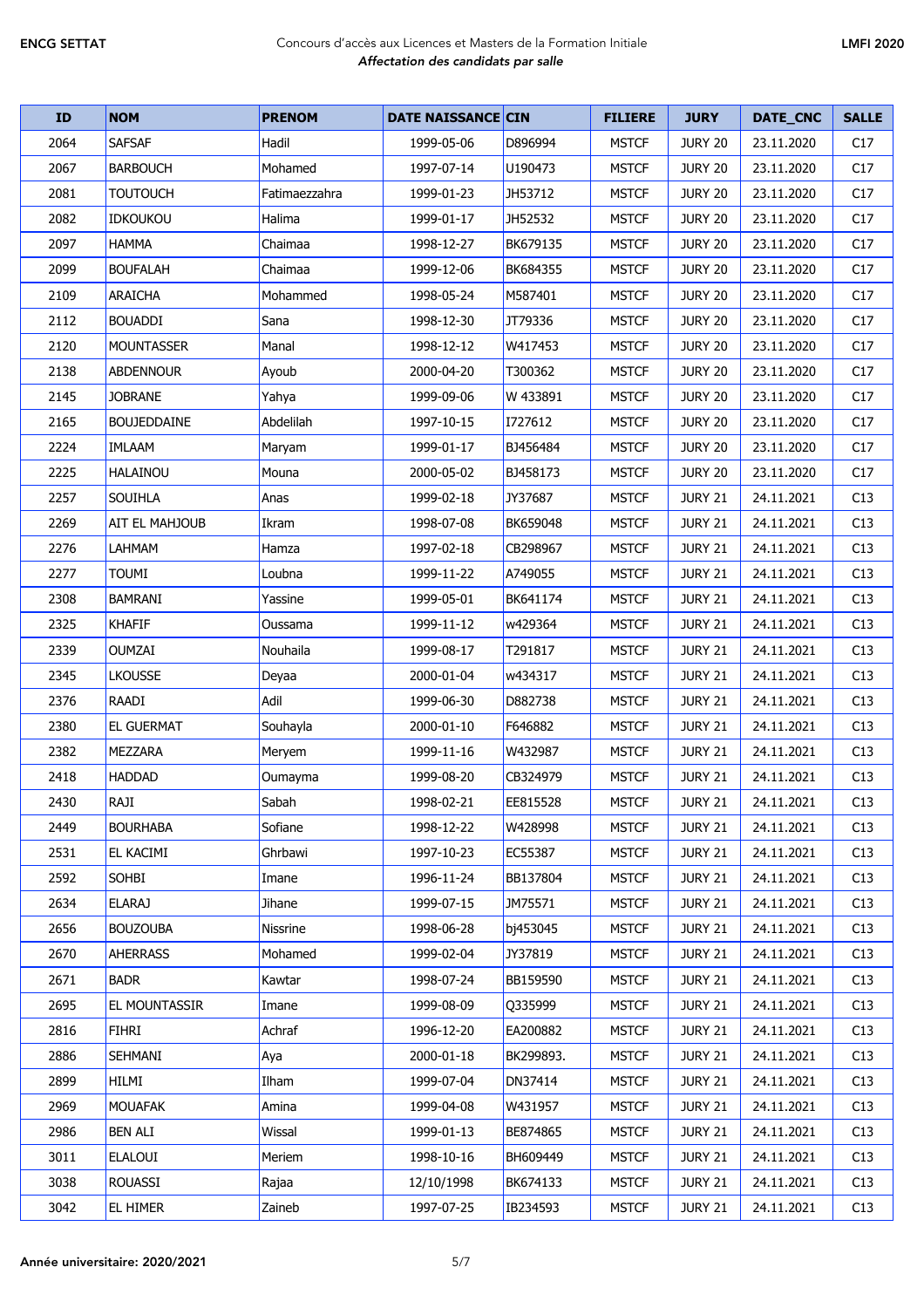| <b>ID</b> | <b>NOM</b>            | <b>PRENOM</b> | <b>DATE NAISSANCE CIN</b> |            | <b>FILIERE</b> | <b>JURY</b>    | DATE_CNC   | <b>SALLE</b>    |
|-----------|-----------------------|---------------|---------------------------|------------|----------------|----------------|------------|-----------------|
| 3048      | <b>BENBOUCETTA</b>    | Hind          | 17-11-1999                | BW5297     | <b>MSTCF</b>   | <b>JURY 21</b> | 24.11.2021 | C13             |
| 3052      | <b>TANNAOUI</b>       | Amina         | 1998-07-17                | BL142770   | <b>MSTCF</b>   | <b>JURY 21</b> | 24.11.2021 | C13             |
| 3121      | <b>GHAZLANE</b>       | Wafaa         | 1999-01-31                | BH626246   | <b>MSTCF</b>   | JURY 22        | 24.11.2021 | C15             |
| 3122      | <b>MOUNTACER</b>      | Imane         | 1999-03-15                | BH621019   | <b>MSTCF</b>   | <b>JURY 22</b> | 24.11.2021 | C15             |
| 3143      | <b>CHAFAI</b>         | Fatima        | 1998-05-22                | DN36352    | <b>MSTCF</b>   | <b>JURY 22</b> | 24.11.2021 | C15             |
| 3184      | <b>HAFID</b>          | Halima        | 1999-01-24                | W 425504   | <b>MSTCF</b>   | <b>JURY 22</b> | 24.11.2021 | C15             |
| 3261      | <b>KONATE</b>         | Oumar         | 1998-12-31                | AA0105970  | <b>MSTCF</b>   | <b>JURY 22</b> | 24.11.2021 | C15             |
| 3263      | ZAZOULI               | Imane         | 1996-03-10                | HH110954   | <b>MSTCF</b>   | <b>JURY 22</b> | 24.11.2021 | C15             |
| 3279      | EL HACHIMI EL IDRISSI | Bouchra       | 1998-01-16                | WA266180   | <b>MSTCF</b>   | <b>JURY 22</b> | 24.11.2021 | C15             |
| 3405      | <b>LEMKHARBECH</b>    | Soumiya       | 1999-02-15                | MD15317    | <b>MSTCF</b>   | <b>JURY 22</b> | 24.11.2021 | C15             |
| 3422      | <b>EL BAHY</b>        | Dounia        | 1999-03-14                | w431910    | <b>MSTCF</b>   | <b>JURY 22</b> | 24.11.2021 | C15             |
| 3424      | <b>SLIMI</b>          | Oussama       | 1999-07-31                | BJ455683   | <b>MSTCF</b>   | <b>JURY 22</b> | 24.11.2021 | C15             |
| 3427      | AKFANI                | Sanae         | 1997-11-23                | AA76533    | <b>MSTCF</b>   | <b>JURY 22</b> | 24.11.2021 | C15             |
| 3448      | EL BAHRI              | Israa         | 1997-11-14                | LG39420    | <b>MSTCF</b>   | <b>JURY 22</b> | 24.11.2021 | C15             |
| 3459      | <b>KOUCHTO</b>        | Hasnae        | 1999-08-26                | MC288691   | <b>MSTCF</b>   | <b>JURY 22</b> | 24.11.2021 | C15             |
| 3497      | AADIM                 | Noura         | 1998-05-08                | N430279    | <b>MSTCF</b>   | <b>JURY 22</b> | 24.11.2021 | C15             |
| 3518      | <b>ARRIAS</b>         | Nada          | 1999-05-04                | MA142752   | <b>MSTCF</b>   | <b>JURY 22</b> | 24.11.2021 | C15             |
| 3579      | <b>BANGOURA</b>       | Alseny        | 1997-12-15                | O 00182851 | <b>MSTCF</b>   | <b>JURY 22</b> | 24.11.2021 | C15             |
| 3638      | <b>GOTAR</b>          | Jihad         | 2000-01-01                | MC290246   | <b>MSTCF</b>   | <b>JURY 22</b> | 24.11.2021 | C15             |
| 3644      | <b>JAGHDAR</b>        | Karima        | 1996-08-08                | I719590    | <b>MSTCF</b>   | <b>JURY 22</b> | 24.11.2021 | C15             |
| 3668      | <b>LAHBOUB</b>        | Chaimae       | 1999-06-27                | LE28824    | <b>MSTCF</b>   | <b>JURY 22</b> | 24.11.2021 | C15             |
| 3709      | <b>IRAOUI</b>         | Zineb         | 1999-01-12                | BH630124   | <b>MSTCF</b>   | <b>JURY 22</b> | 24.11.2021 | C15             |
| 3710      | AFZI                  | Mahmoud       | 1999-07-20                | M609528    | <b>MSTCF</b>   | <b>JURY 22</b> | 24.11.2021 | C15             |
| 3713      | <b>HOUSNI</b>         | Ibtissam      | 1999-04-21                | LA172306   | <b>MSTCF</b>   | <b>JURY 22</b> | 24.11.2021 | C15             |
| 3715      | <b>BERRADA</b>        | Othmane       | 1999-11-07                | EE823973   | <b>MSTCF</b>   | <b>JURY 22</b> | 24.11.2021 | C15             |
| 3726      | <b>BASLAM</b>         | El Houcine    | 1998-07-16                | BK680728   | <b>MSTCF</b>   | <b>JURY 22</b> | 24.11.2021 | C15             |
| 3753      | EL MANOUARI           | Assad         | 1999-08-25                | LB220377   | <b>MSTCF</b>   | <b>JURY 22</b> | 24.11.2021 | C <sub>15</sub> |
| 3761      | <b>NOUSAIR</b>        | Nouhaila      | 2000-01-25                | BK684304   | <b>MSTCF</b>   | <b>JURY 22</b> | 24.11.2021 | C15             |
| 3901      | <b>HASNAOUI</b>       | Youssef       | 1996-02-04                | TK22146    | <b>MSTCF</b>   | JURY 22        | 24.11.2021 | C15             |
| 3907      | EL HAZZAB             | Hala          | 1998-10-09                | D914314    | <b>MSTCF</b>   | <b>JURY 22</b> | 24.11.2021 | C <sub>15</sub> |
| 4005      | <b>GHERIS</b>         | Noura         | 1999-06-24                | EE842143   | <b>MSTCF</b>   | <b>JURY 22</b> | 24.11.2021 | C15             |
| 4025      | <b>BOUIZERZAIN</b>    | Fadwa         | 1997-03-31                | CN22771    | <b>MSTCF</b>   | <b>JURY 22</b> | 24.11.2021 | C15             |
| 4043      | BAKKALI               | Abderrahman   | 1997-11-18                | AE85448    | <b>MSTCF</b>   | JURY 22        | 24.11.2021 | C15             |
| 4082      | <b>BEN YAHIA</b>      | Houssam       | 1998-12-28                | Ta143429   | <b>MSTCF</b>   | <b>JURY 23</b> | 24.11.2021 | C17             |
| 4259      | EDDAMANI              | Hanane        | 1999-08-25                | BB168651   | <b>MSTCF</b>   | <b>JURY 23</b> | 24.11.2021 | C17             |
| 4274      | OUADI                 | Achraf        | 1999-02-09                | BE 907607  | <b>MSTCF</b>   | JURY 23        | 24.11.2021 | C17             |
| 4302      | BEMZAGH               | Oussama       | 2000-03-11                | WA275997   | <b>MSTCF</b>   | <b>JURY 23</b> | 24.11.2021 | C <sub>17</sub> |
| 4307      | HNADA                 | Oumaima       | 1999-11-22                | GA223852   | <b>MSTCF</b>   | JURY 23        | 24.11.2021 | C17             |
| 4310      | <b>DADDA</b>          | Mounir        | 1999-10-05                | GB 259613  | <b>MSTCF</b>   | JURY 23        | 24.11.2021 | C17             |
| 4319      | <b>OUAOUNI</b>        | Adnane        | 1999-01-12                | BH625470   | <b>MSTCF</b>   | JURY 23        | 24.11.2021 | C17             |
| 4394      | <b>BRIGHAL</b>        | Hafsa         | 2000-01-30                | BH630004   | <b>MSTCF</b>   | <b>JURY 23</b> | 24.11.2021 | C17             |
| 4396      | <b>BYHY</b>           | Soukiana      | 1999-05-22                | W421394    | <b>MSTCF</b>   | <b>JURY 23</b> | 24.11.2021 | C17             |
| 4412      | AIT HRIZ              | Youssef       | 1999-05-07                | W432 307   | <b>MSTCF</b>   | JURY 23        | 24.11.2021 | C17             |